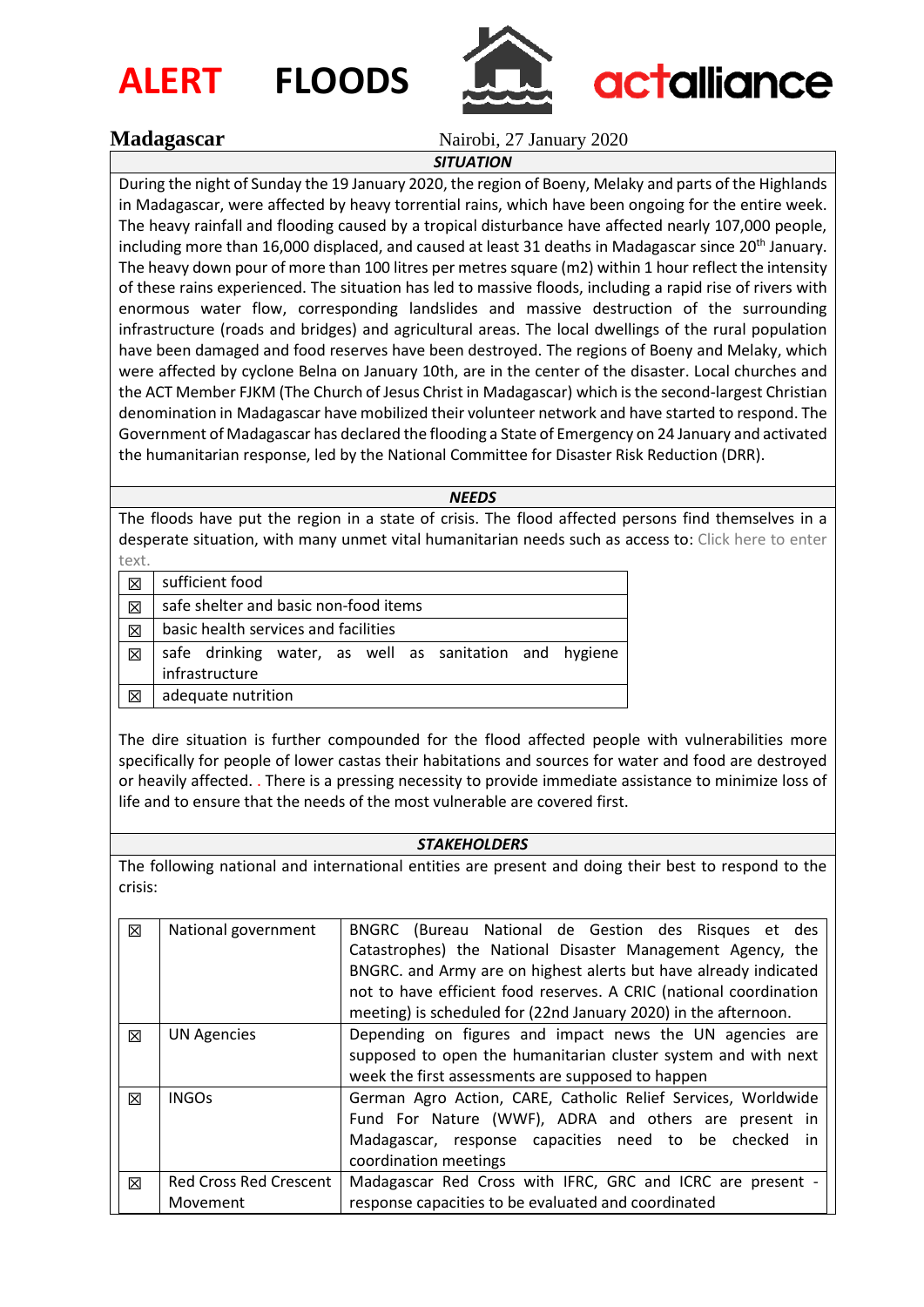|   | Military presence    | Malagassy Army is present in all areas of the country                 |
|---|----------------------|-----------------------------------------------------------------------|
| 冈 | <b>National NGOs</b> | CSO and National Organisations are present but lack of finances is    |
|   |                      | reducing response capacities                                          |
| 冈 | Civil society groups | Are present, most of them not trained in disaster relief; SAF/FJKM is |
|   |                      | the chair of the National Alliance, the strongest CSO network at      |
|   |                      | Madagascar.                                                           |
| 冈 | Faith based groups   | FJKM and FLM (ACT Alliance members), Catholic Church are the          |
|   |                      | main faith-based groups active in Madagascar with response            |
|   |                      | capacities as financial resources are provided through their          |
|   |                      | respective networks (if available)                                    |
| 冈 | Host communities     | The affected regions (Boeny, Melaky, and Haute Terre) with the        |
|   |                      | towns of Mahajangar, Soalala and the capital Antananrivo with a       |
|   |                      | total population of approximately 3 Million people                    |
| 冈 | Affected communities | Will be reported in detail after first information/assessments have   |
|   |                      | been collected and are disseminated.                                  |

The emergency response is currently being coordinated by BNGRC . To ensure that the humanitarian response is well coordinated and complementary, the ACT forum will take part in meetings with all relevant sector stakeholders (in cluster and coordination meetings) and establish an open line of communication with crisis affected persons and communities to ensure a humanitarian response based on participation and feedback.

|   | <b>ACT Alliance</b>                                                                                                                                                                                                                                                                                                                                                                                                                    |  |  |  |  |
|---|----------------------------------------------------------------------------------------------------------------------------------------------------------------------------------------------------------------------------------------------------------------------------------------------------------------------------------------------------------------------------------------------------------------------------------------|--|--|--|--|
|   |                                                                                                                                                                                                                                                                                                                                                                                                                                        |  |  |  |  |
| 区 | ACT Madagascar Forum has been working in Madagascar since 1974, now helping/planning<br>to help people affected by the floods                                                                                                                                                                                                                                                                                                          |  |  |  |  |
| 区 | ACT Madagascar Forum works in areas affected by the floods, and is assessing the impact of<br>the disaster to better understand the needs and vulnerabilities                                                                                                                                                                                                                                                                          |  |  |  |  |
| ⊠ | ACT Madagascar Forum is currently monitoring the situation and is preparing a rapid needs<br>assessment to have an in-depth context analysis and better understanding of existing<br>vulnerabilities.                                                                                                                                                                                                                                  |  |  |  |  |
| 冈 | ACT Madagascar Forum is monitoring the situation and emergency teams are ready/preparing<br>to respond according to the results of a contextual analysis and rapid needs assessment.                                                                                                                                                                                                                                                   |  |  |  |  |
| 冈 | In collaboration with relevant stakeholders, the ACT Madagascar forum has identified a gap<br>in 1.) safe access to water, 2.) provision of shelter and 3.) access to Food and NFI through<br>distribution or most likely cash distribution and has resolved that if funded, it will have the<br>capacity to properly bridge the identified gap.                                                                                       |  |  |  |  |
| 区 | The ACT Madagascar forum is planning on submitting a funding proposal to provide aqua<br>tabs, shelter and food/cash to ensure that the floods affected persons' basic needs are met<br>with regards to reduce mortality and morbidity of cyclone affected population through 1.)<br>contamined water, 2.) reduce vulnerability through non existing or heavily destroyed shelter<br>and 3.) starvation through non-existence of food. |  |  |  |  |
| 冈 | ACT Madagascar Forum is ready to respond, providing aqua tabs, shelter kits and cash to 2<br>000 rural affected households in the coming weeks.                                                                                                                                                                                                                                                                                        |  |  |  |  |
| 区 | Furthermore, ACT Madagascar Forum will engage in advocacy on the national and<br>international level to ensure that the voices of those affected by the floods are amplified.                                                                                                                                                                                                                                                          |  |  |  |  |
|   |                                                                                                                                                                                                                                                                                                                                                                                                                                        |  |  |  |  |